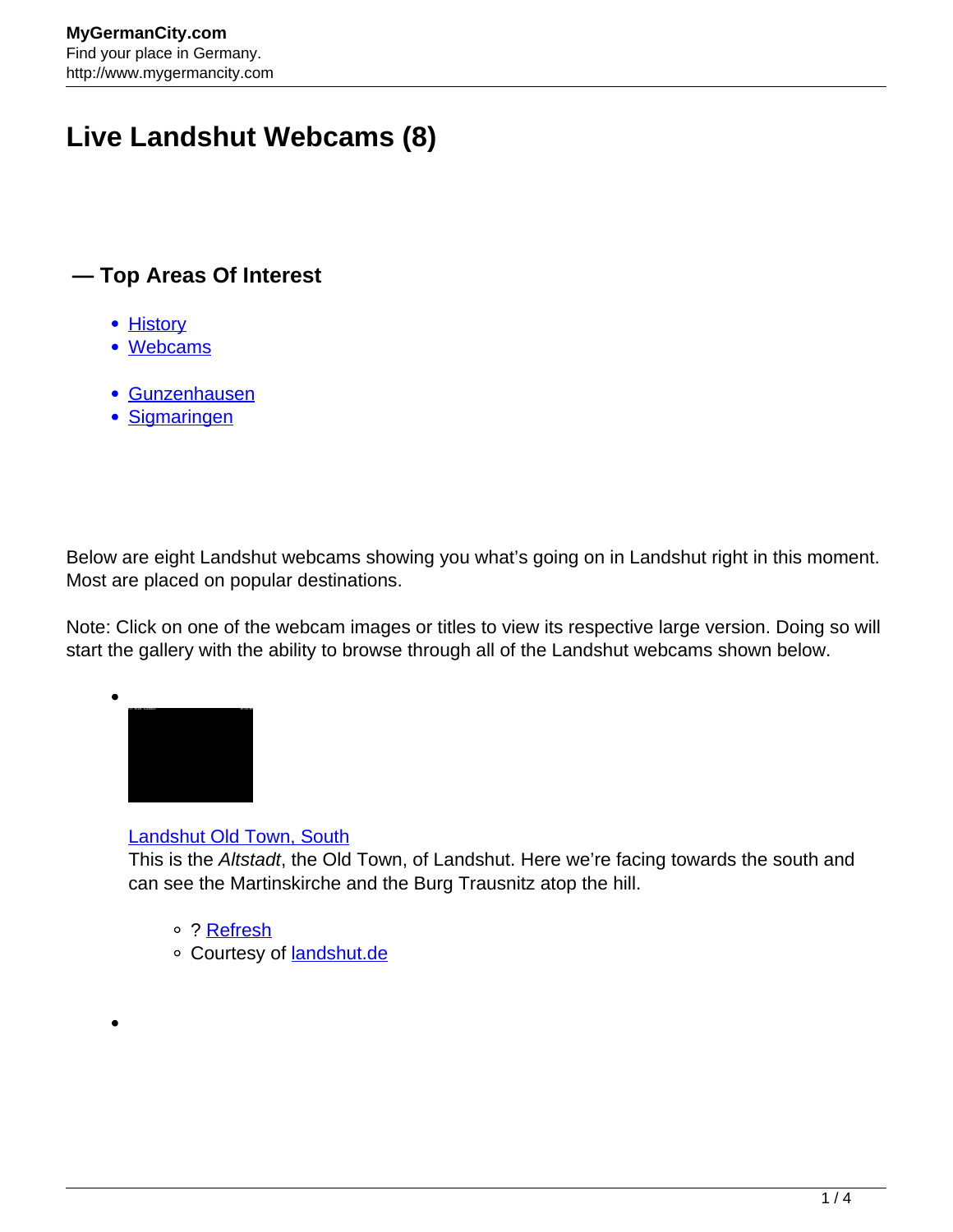

### [Landshut Old Town, South \(Zoom\)](http://www.landshut.de/uploads/pics/lalive_3lg.jpg)

Same webcam position from above, zoomed in, here's the Old Town of Landshut again.

- ? [Refresh](http://www.mygermancity.com/landshut-webcams)
- o Courtesy of [landshut.de](http://www.landshut.de/)



#### [Landshut Old Town, Northeast](http://www.landshut.de/uploads/pics/lalive_2.jpg)

Landshut really got it all right, huh? Here's another great webcam shot of the Altstadt of Landshut, here it's facing towards the Heiliggeistkirche.

- o ? [Refresh](http://www.mygermancity.com/landshut-webcams)
- o Courtesy of [landshut.de](http://www.landshut.de/)



#### [Landshut Old Town, Southwest](http://www.landshut.de/uploads/pics/lalive_1.jpg)

Isn't Landshut beautiful? Isn't it charming? Yes it is, that's why they provide us with so many gorgeous webcams! It's the Old Town again, here facing towards southwest.

- ? [Refresh](http://www.mygermancity.com/landshut-webcams)
- o Courtesy of **landshut.de**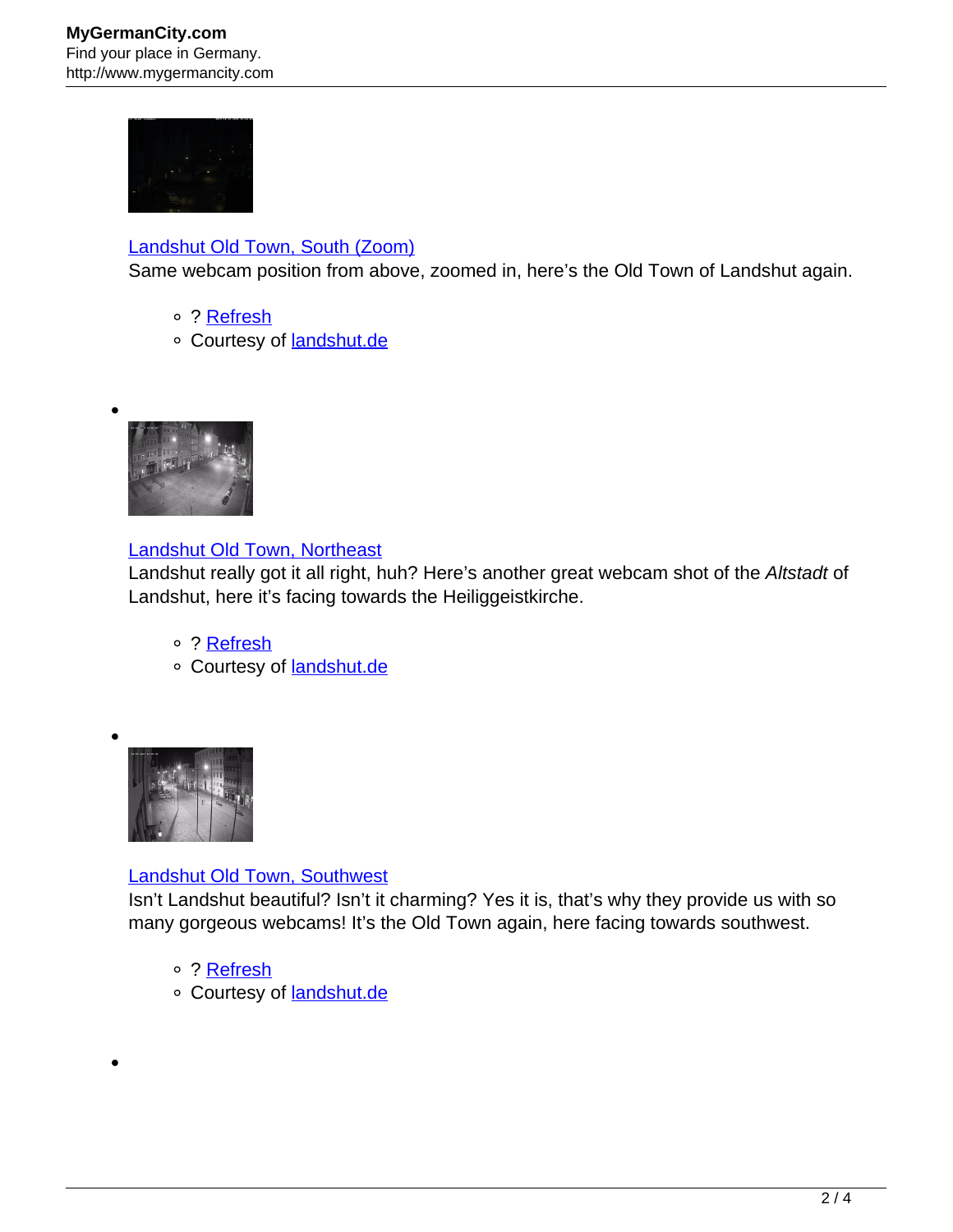

#### [Landshut Skyline Panorama](http://www.landshut.de/uploads/pics/lalive_4rg.jpg)

A great panoramic view of the skyline of Landshut. One can see the Seligenthal Monastery in the distance — yeah, that white steeple spearing up to the sky.

- ? [Refresh](http://www.mygermancity.com/landshut-webcams)
- o Courtesy of [landshut.de](http://www.landshut.de/)



#### [Landshut Old Town, Burgtheater](http://www.landshut.de/uploads/pics/lalive_4lg.jpg)

Same webcam position from just above, zoomed in, with a good view of the Burgtheater (Castle Theater) that's at the Zweibrückenstraße in the Old Town of Landshut.

- ? [Refresh](http://www.mygermancity.com/landshut-webcams)
- o Courtesy of [landshut.de](http://www.landshut.de/)

#### [Landshut City Center, Grieserwiese](http://www.landshut.de/uploads/pics/lalive_5rg.jpg)

This is the so-called Grieserwiese in the city center of Landshut, a huge fairground used for festivals and stuff. The webcam shot is taken from the Trausnitz Castle.

- o ? [Refresh](http://www.mygermancity.com/landshut-webcams)
- o Courtesy of **landshut.de**